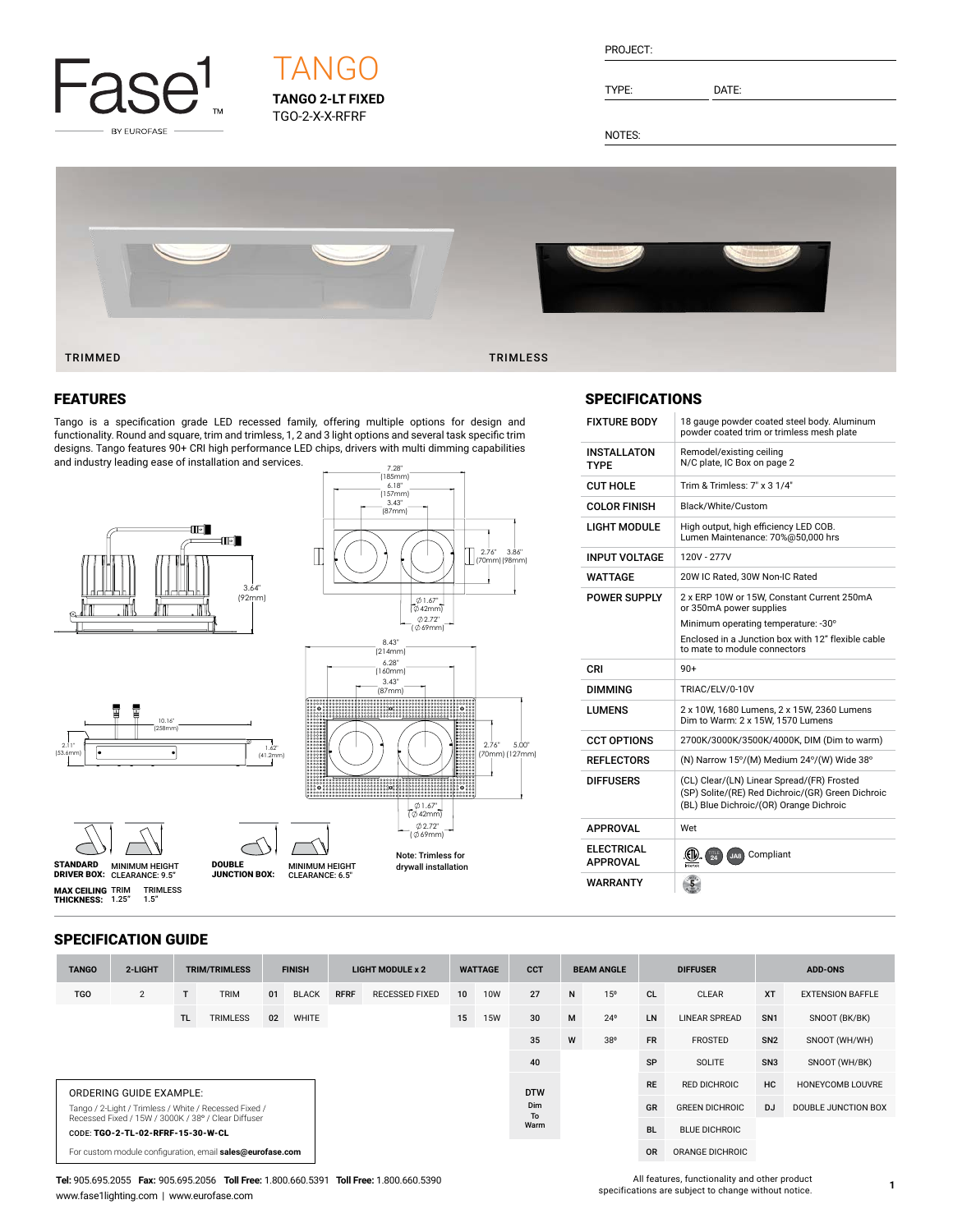

# **TANGO 2-LT FIXED** TGO-2-X-X-RFRF TANG

## REFLECTOR OPTIONS ADD-ONS



#### DIFFUSER OPTIONS

| Clear<br>Lens<br>CL) | Linear<br>Spread<br>Lens<br>(LN) | Frosted<br>Lens<br>(FR) | Solite<br>Lens<br>(SP) | Red<br><b>Dichroic</b><br>(RE) | Green<br><b>Dichroic</b><br>(GR) | Blue<br><b>Dichroic</b><br>(BL) | Orange<br>Dichroic<br>(OR) |
|----------------------|----------------------------------|-------------------------|------------------------|--------------------------------|----------------------------------|---------------------------------|----------------------------|



**SNOOT** (White ext/Black int) **(SN3)**



(Black ext/int) **(SN1)**

**HONEYCOMB LOUVRE** (Black ext/int) **(HC)**



(White ext/int) **(SN2)**



**DOUBLE JUNCTION BOX** (Shallow Ceiling Application) **(DJ)**

## NEW CONSTRUCTION PLATES + IC BOXES



## DRIVERS

- Compatible with TRIAC (forward-phase or leading-edge) ELV (reverse-phase or trailing edge) and 0-10V dimmers.
- ESSxxxW models: TRIAC and ELV dimming only at 120 Vac
- ESSxxxW models: ELV dimming only at 230 Vac
- 90° C maximum case hot spot temperature
- Class 2 power supply
- Lifetime: 50,000 hours at 70° case hot spot temperature (some models have a higher lifetime)
- IP64-rated (IP66 for ESST) case with silicone-based potting
- Protections: Output open load, over-current and short-circuit (hiccup), and over-temperature with auto recovery.
- Conducted and radiated EMI: Compliant with FCC CFR Title 47 Part 15 Class B (120 Vac) and Class A (277 Vac), and EN55015 (CISPR 15) at 220, 230, and 240 Vac.
- Complies with ENERGY STAR®, DLC (DesignLight Consortium®) and CA Title 24 technical requirements
- Worldwide safety approvals